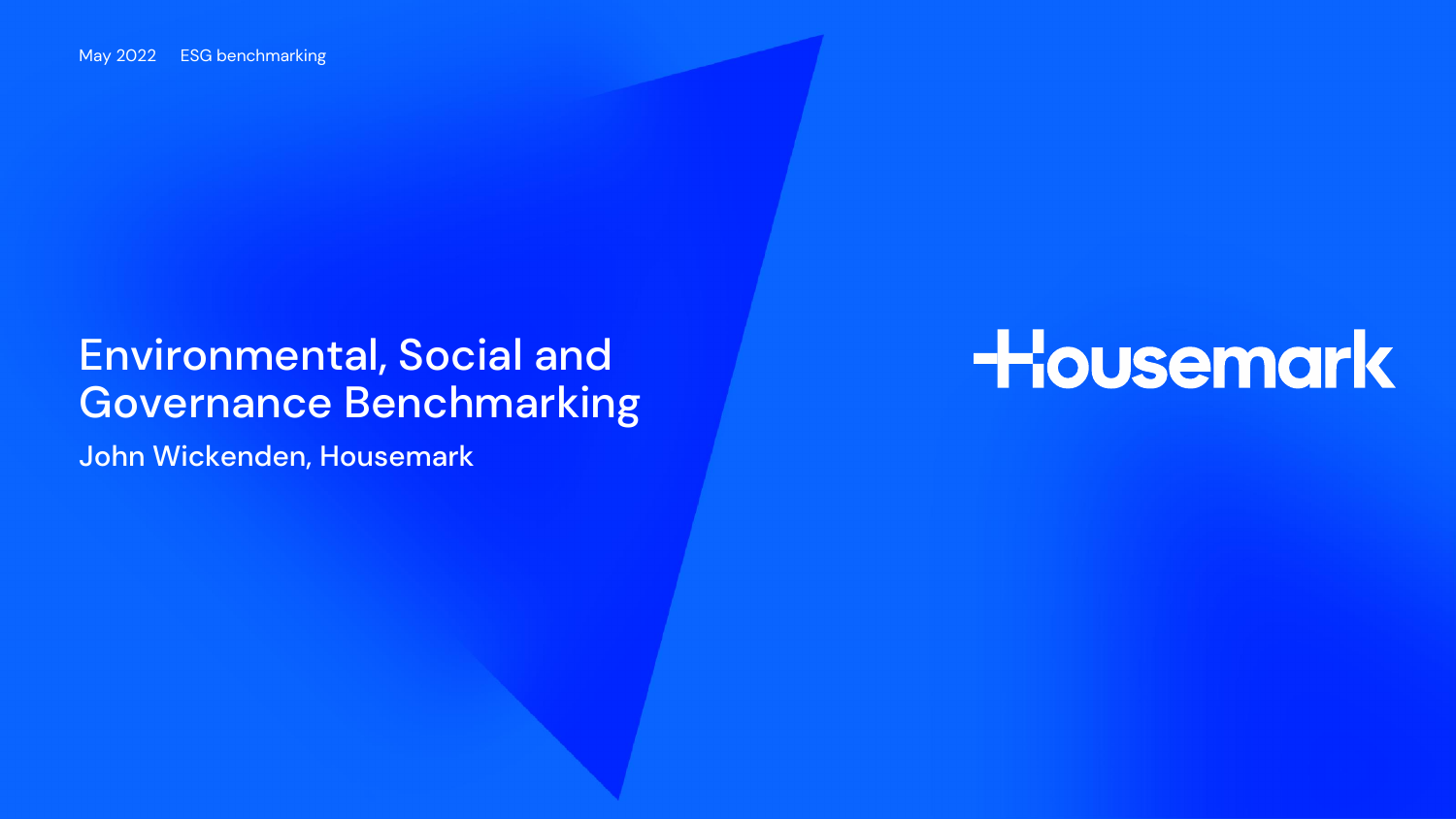### Agenda

- 1. Introduction
- 2. What is ESG?
- 3. Collecting ESG data
- 4. Housemark ESG data collection
- 5. Analysis report 2021
- 6. ESG benchmarking 2022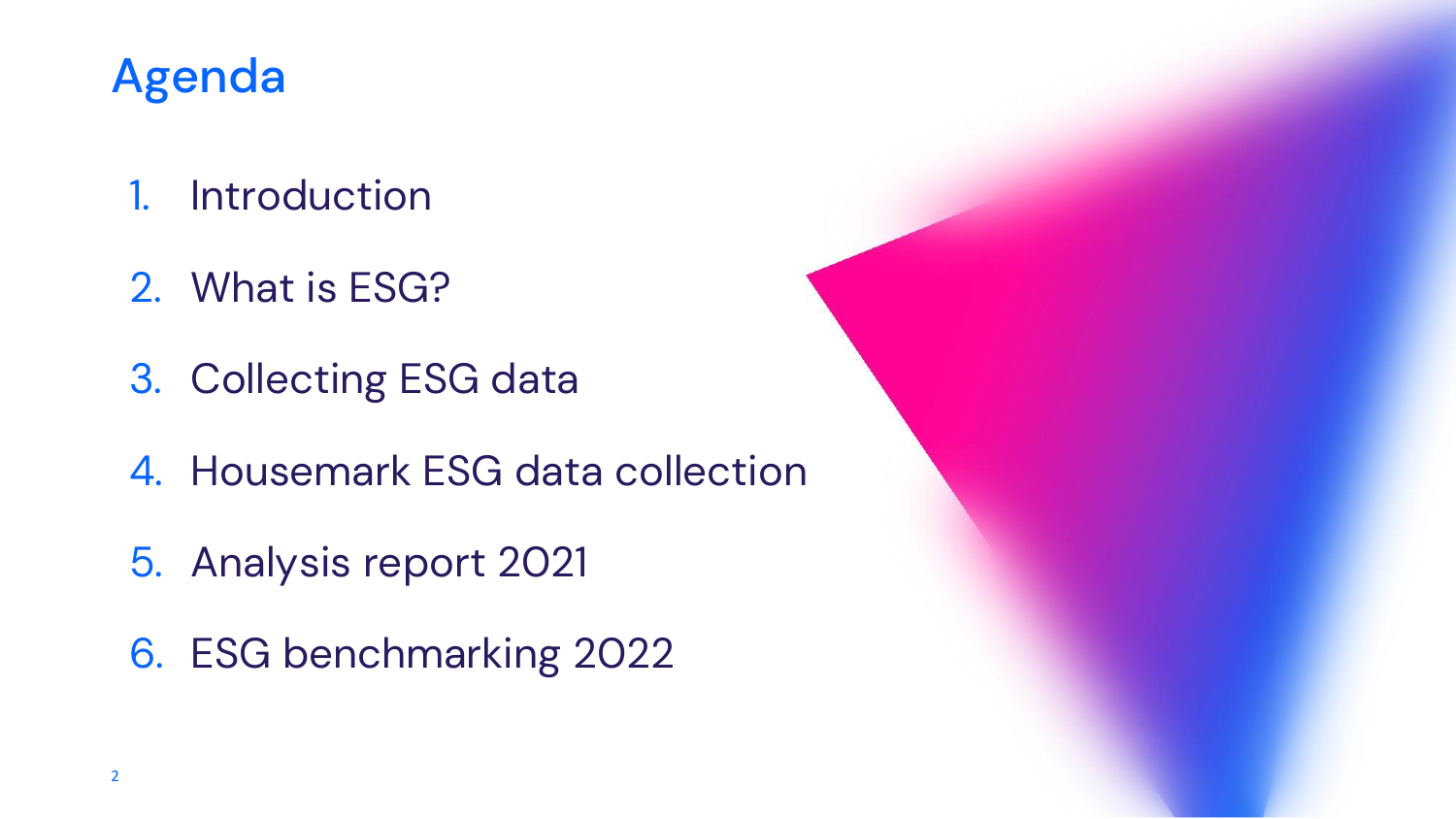### About Housemark

Housemark is the leading data and insight company for the UK housing sector.

Data comparison and analysis

- Sector sentiment
- Best practice
- Identifying trends
- Insight
- Forecasts



**Redefine** what's<br>possible

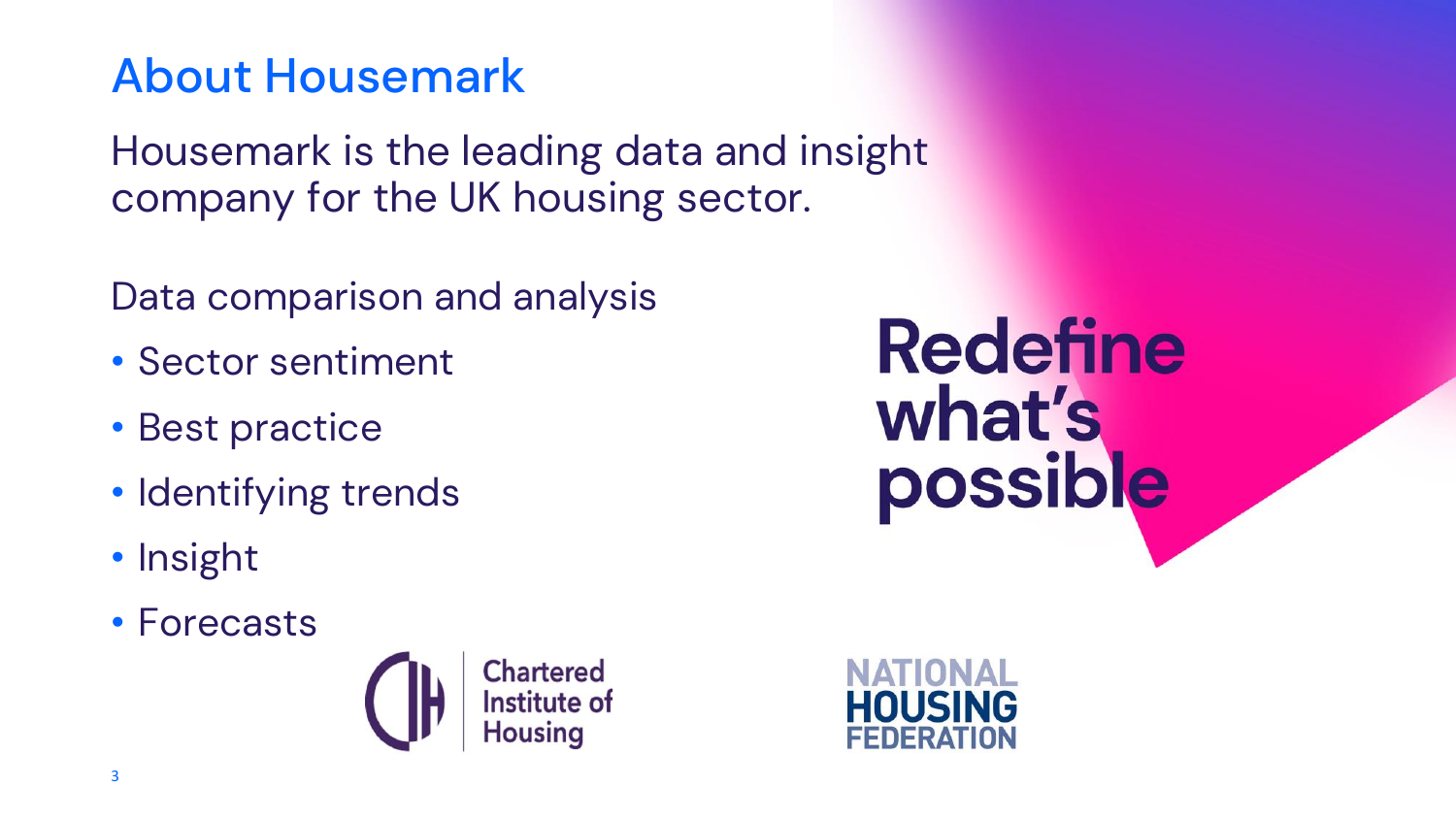### What is ESG?

ESG (Environment, Social and Governance) criteria are used by financial institutions for:

- Setting standards to help socially conscious investors use to screen potential investments
- Developing products (i.e. loans) with preferential rates for borrowers able to show positive ESG standards
- Identifying companies with questionable ethics or business practices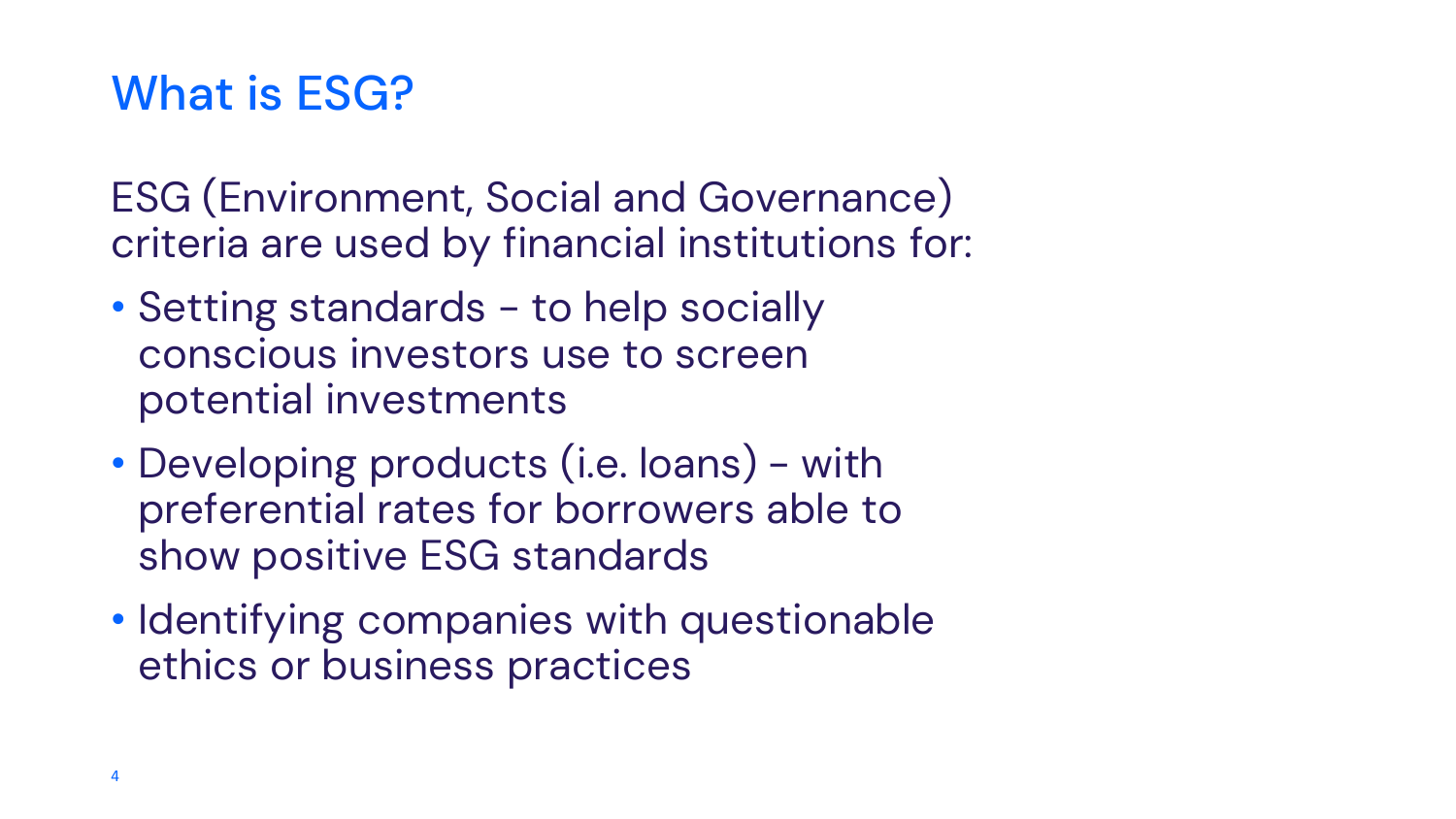### ESG in social housing

[Social housing has its own Sustainability](https://esgsocialhousing.co.uk/)  and reporting standard for ESG…

- 'SRS' was set up to help investors understand UK social housing
- Voluntary common standard steered by a group of investors and landlords
- 48 criteria across ESG considerations such as zero carbon targets, affordability, safety and resident voice
- Over 120 organisations have signed up to SRS as either SRS adopters or endorsers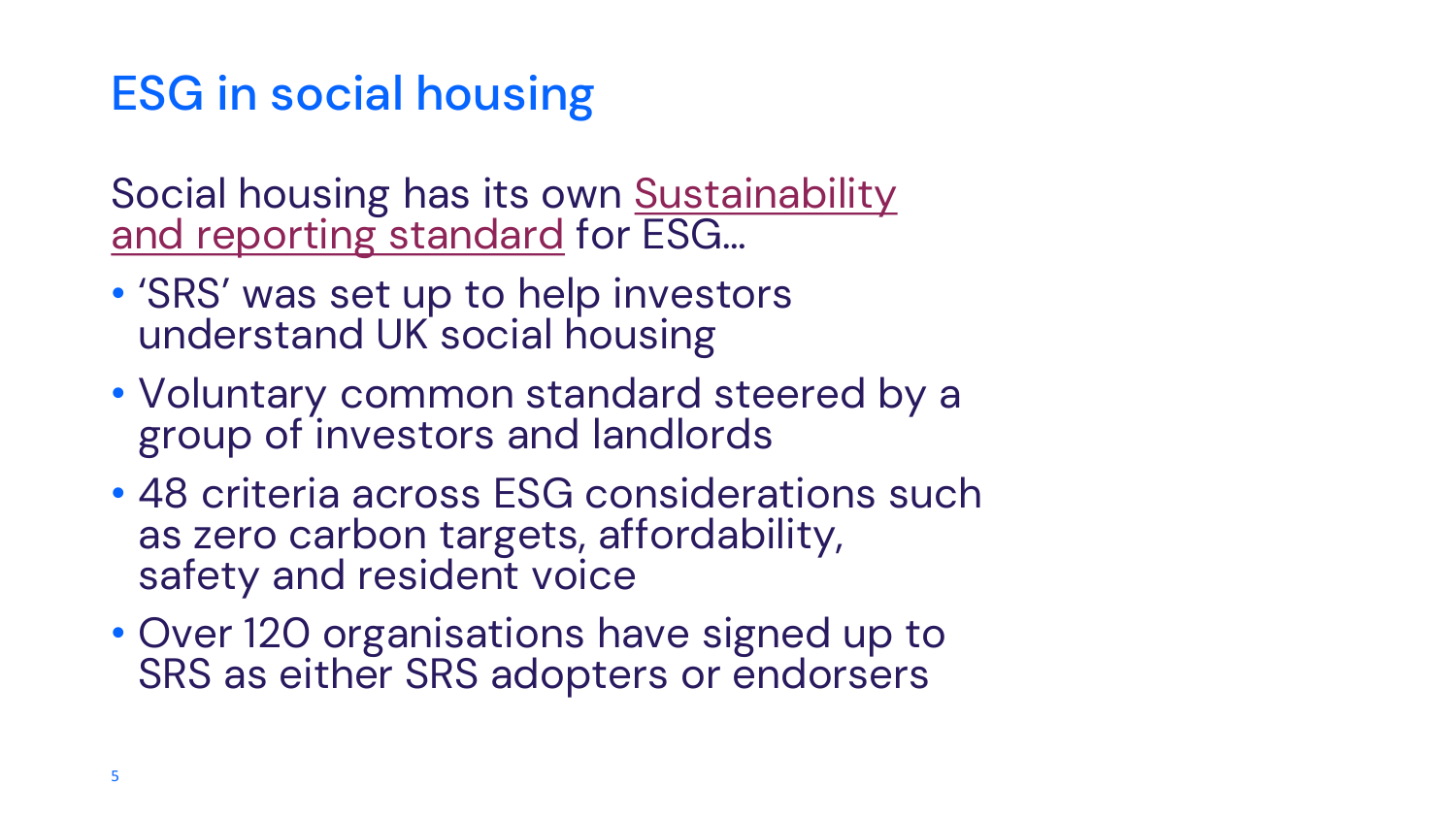# ESG criteria - environmental

### • Climate Change

- EPC ratings
- Greenhouse gas emissions
- Action and engagement

### • Ecology

- Promoting biodiversity
- Reducing pollution
- Resource Management
	- Managing waste
	- Responsible procurement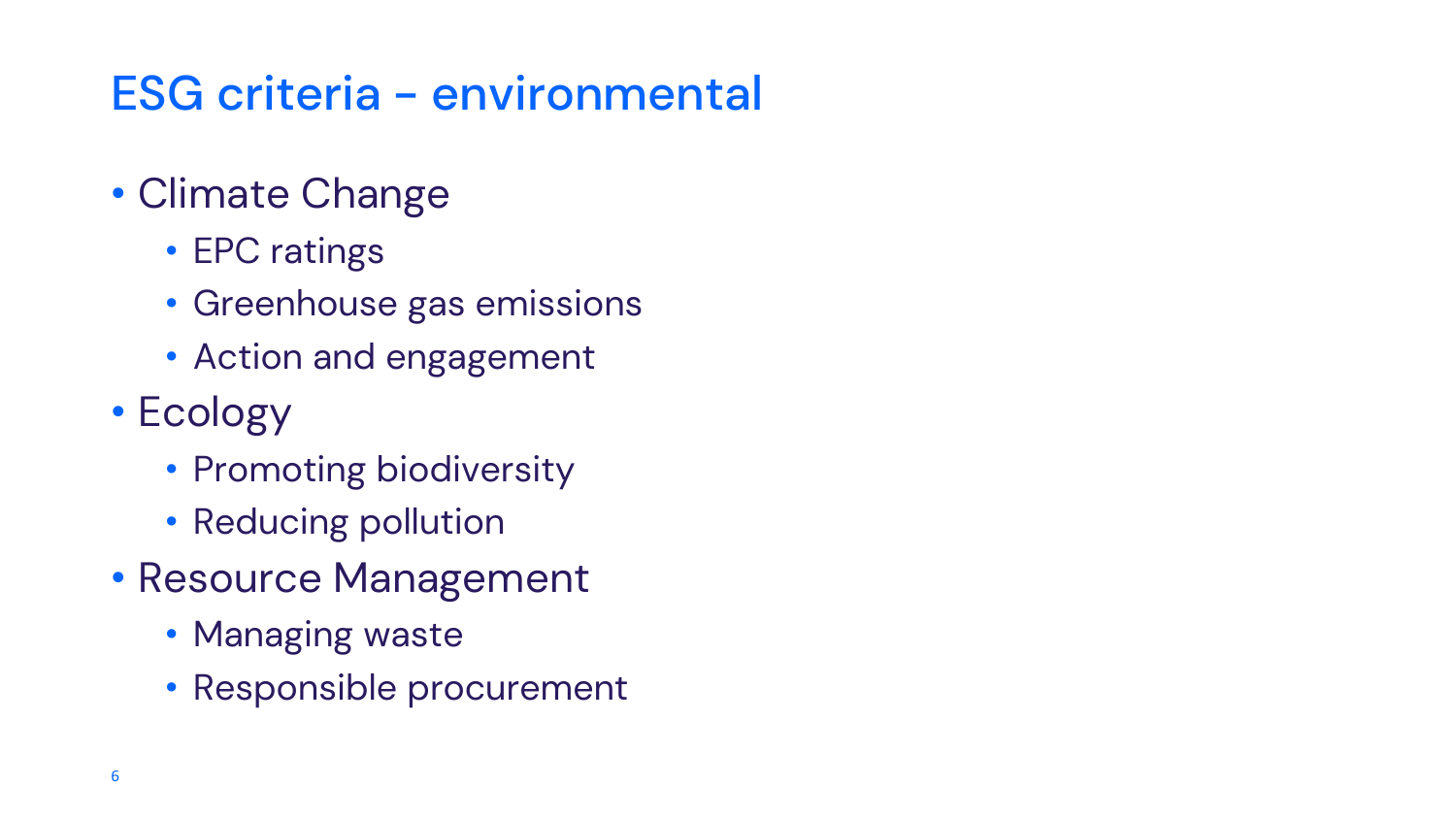### ESG criteria - social

- Affordability and Security rent and tenure types offered
- Building Safety and Quality compliance and decency
- Resident Voice satisfaction, complaints, scrutiny
- Resident Support improving life outcomes
- Placemaking community investment with partner agencies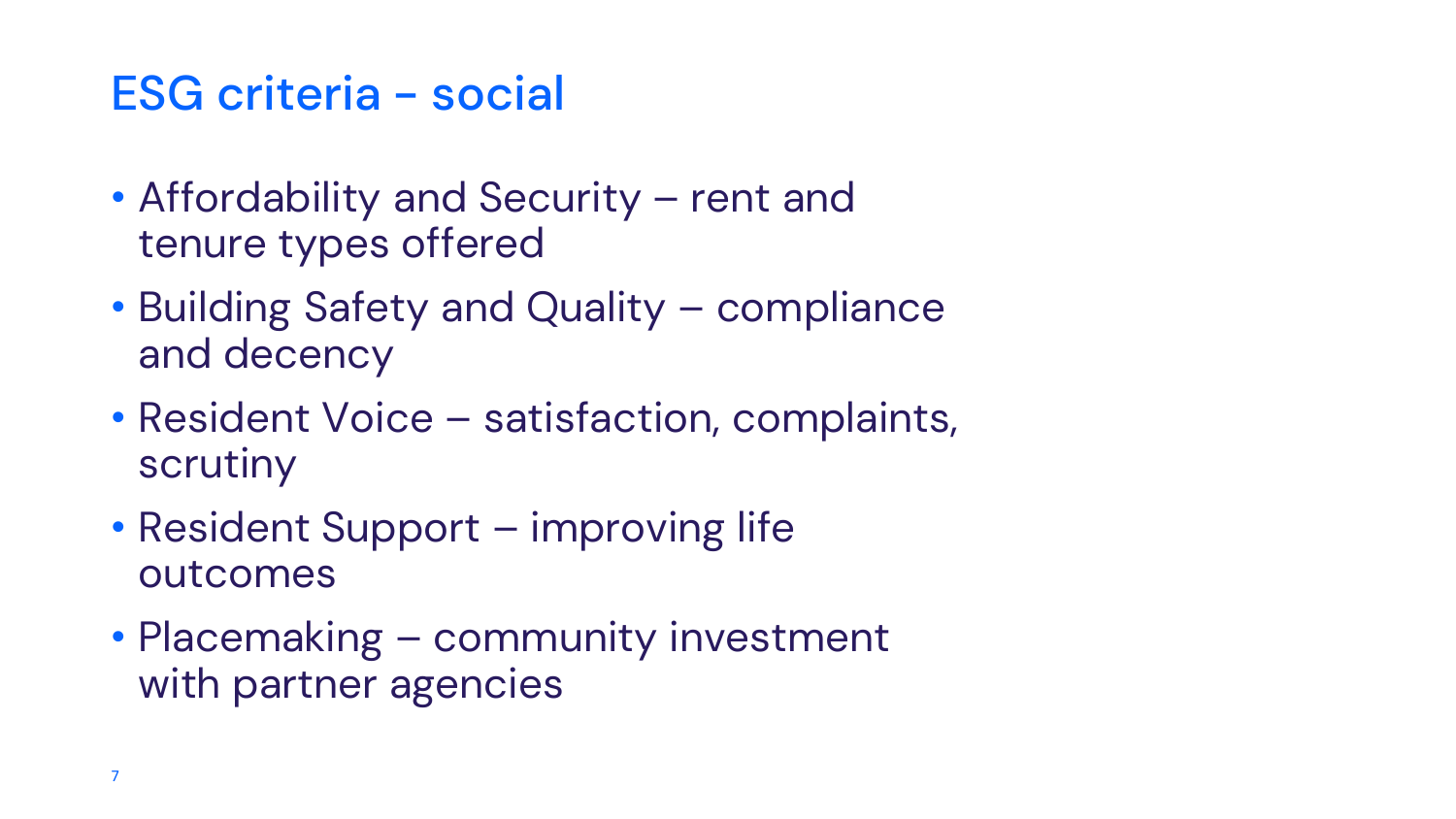### ESG criteria - governance

- Structure and Governance regulatory registration and status
- Board and Trustees demonstrating EDI and turnover
- Staff Wellbeing sickness, pay and staff support
- Supply Chain Management creating social value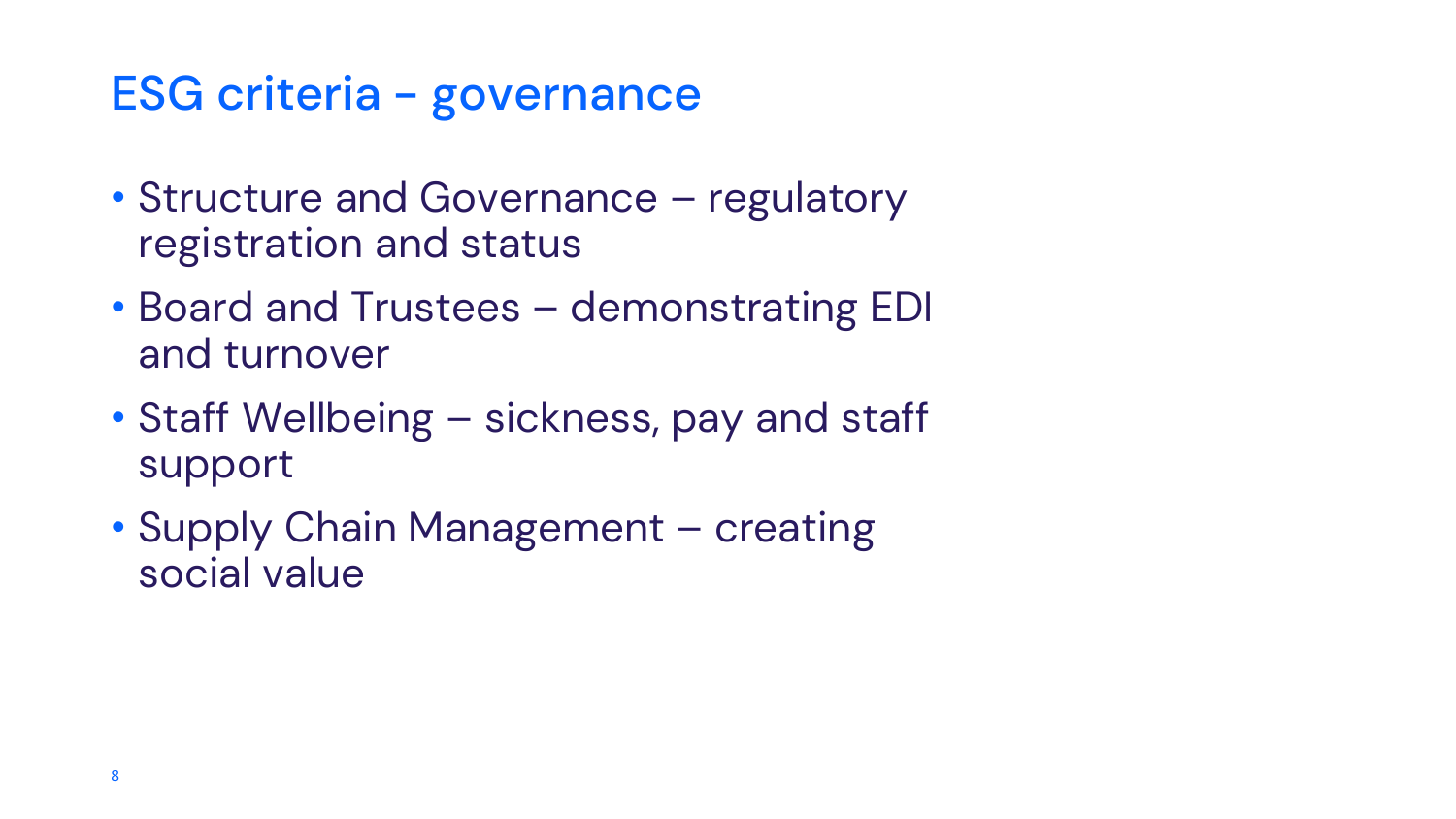### Collecting ESG data

- ESG social housing website has details about how to collect the criteria alongside a set of guidance documents
- Much of the data is already collected and published by housing association landlords
- ESG adopters publish a self-assessment against SRS criteria on their website
- The gaps in self-assessments are as interesting as the recorded results!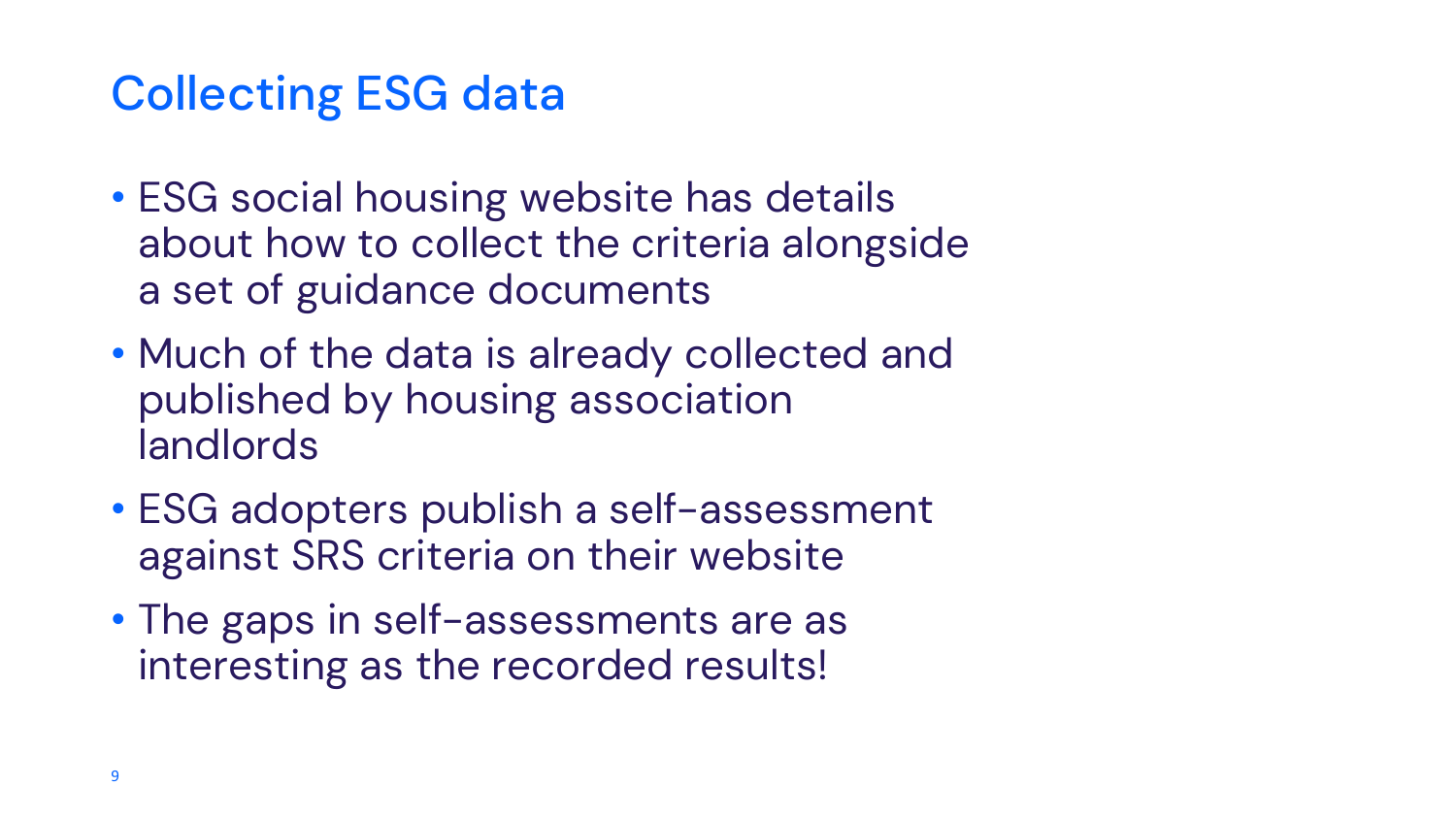### Housemark ESG data collection

- We are all about making comparisons!
- We took the opportunity to 'scrape' data from adopters' websites
- We quickly and simply added the results for each criterion into a spreadsheet
- This gave us benchmarking data without housing providers keying in results
- And we ended up with an [analysis report](https://www.housemark.co.uk/news/housemark-publishes-sectors-first-comparative-analysis-of-esg-data/) that quite literally sets a benchmark…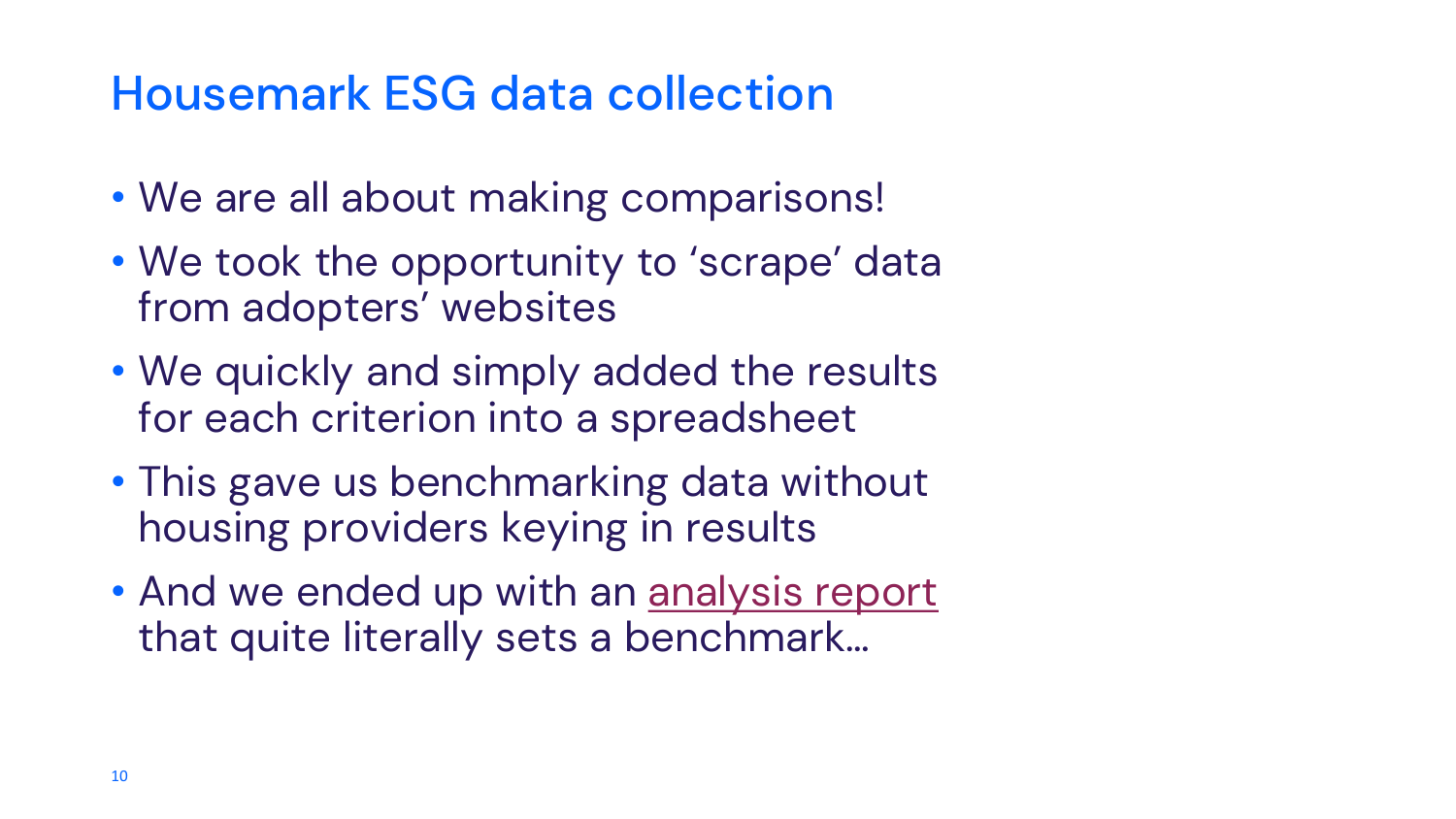### **Housemark**



### ESG report January 2022

ESG (Environmental, Social and Governance) reporting is a global initiative that helps investors, customers and wider stakeholders understand the impact a business has on the environment, how it benefits society and how its governance structures ensure transparency about risks and opportunities.

For UK social housing, ESG reporting has developed into a consistent set of measures laid out in the [Sustainability and Reporting Standard](https://esgsocialhousing.co.uk/)  (SRS). This voluntary reporting framework covers 48 criteria across ESG considerations such as zero carbon targets, affordability, safety and resident voice. Adopters of the standard pledge to make their report publicly available, usually on their organisation's website.

Using publicly accessible data published by over 50 early adopters of the SRS, we have compiled a set of comparable results making the first ESG benchmark for the UK's social housing sector.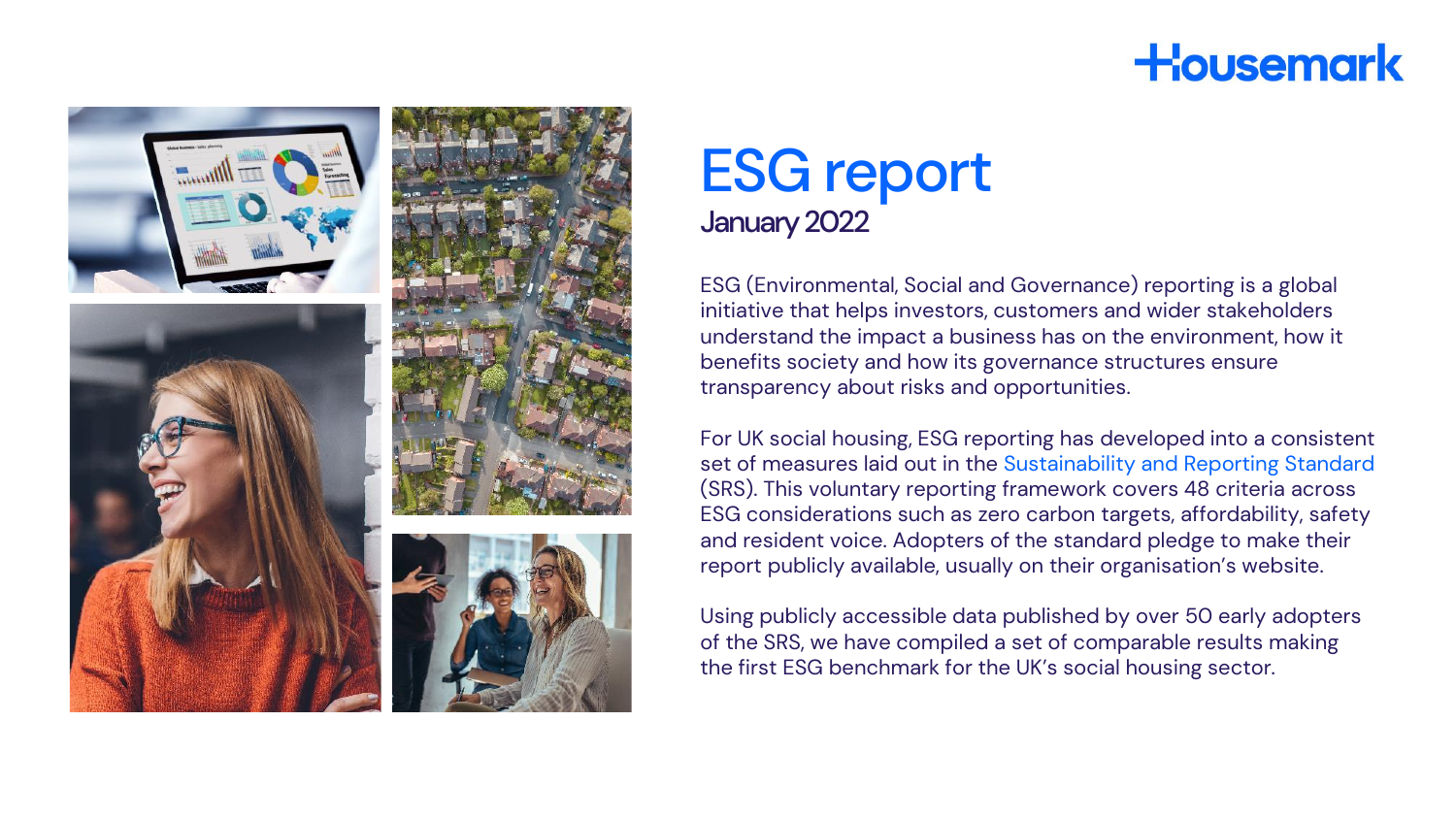

The UN's 2015 Paris Agreement was put in place to strengthen the global response to the threat of climate change by taking action to limit global temperature rises. Follow-up scientific reports and conferences, including 2021's COP26 event have tightened climate change targets to halve emissions over the next decade and reach net zero carbon emissions by the middle of the century.

Social housing's Sustainability and Reporting Standard measures the sector's progress towards these global targets by looking at the work landlords do – building homes, managing property – and setting out relevant metrics for adopters to compile and report on. Climate change ESG measures put figures on the sector's environmental impact in terms of energy efficiency, emissions and ecology.

#### Top energy efficiency actions undertaken in the last year

| Improving building fabric and components of existing homes |
|------------------------------------------------------------|
|------------------------------------------------------------|

- 2 Strategic and financial planning
- 3 Building efficient new homes
- 4 Utilising smart technology in homes
- 5 Refining stock data
- 6 Switching energy supply to renewable sources

#### EPC ratings of new and existing homes



1.45 million social homes have an EPC rating of D or lower

1 in 4 landlords were unable to report the rating for some or all of their properties

### 71% of existing social homes had an EPC rating of C+

100% of new social homes had an EPC rating of C+

#### Scope 1, 2 & 3 green house emissions



#### Ecology and resource management strategy

| Strategy in place                                                               |     | Planning to develop a strategy No plans to develop a strategy |  |            |  |
|---------------------------------------------------------------------------------|-----|---------------------------------------------------------------|--|------------|--|
| Good water management                                                           |     |                                                               |  |            |  |
| 33%                                                                             |     | 33%                                                           |  | 35%        |  |
| Waste management incorporating building materials                               |     |                                                               |  |            |  |
| 50%                                                                             |     | 29%                                                           |  | <b>21%</b> |  |
| Use or increase the use of responsibly sourced materials for all building works |     |                                                               |  |            |  |
| 28%                                                                             |     | 48%                                                           |  | 25%        |  |
| Actively manage and reduce all pollutants                                       |     |                                                               |  |            |  |
| 28%                                                                             | 33% |                                                               |  | 38%        |  |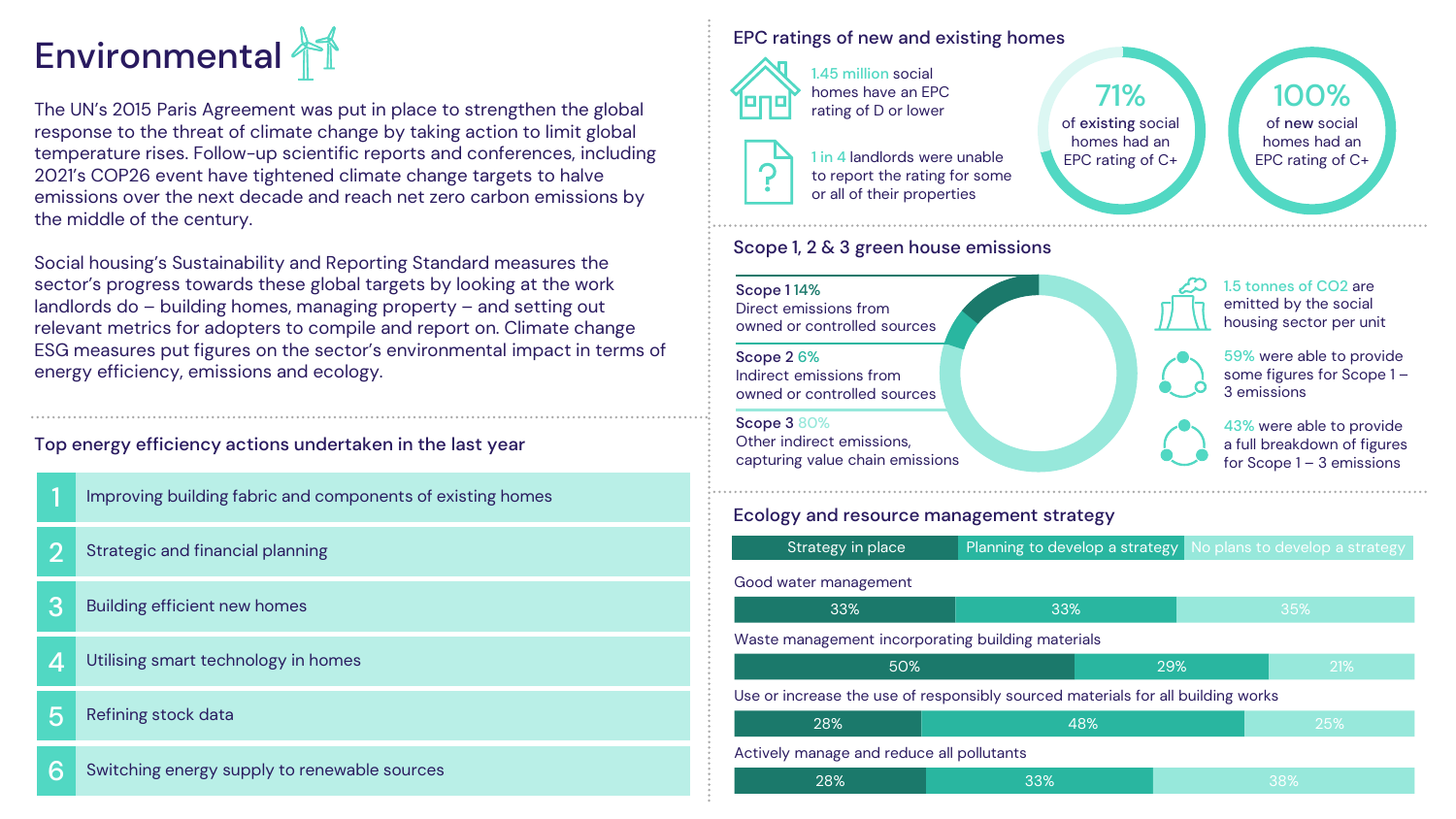### Social <u>&</u>

ESG metrics apply globally to all types of businesses and all industries. While some sectors may struggle to highlight examples of positive social outcomes resulting from their work, social housing exists to help people in need and has at its heart an innate sense of corporate responsibility.

Many of the Sustainability and Reporting Standard measures falling into the social category are focused on qualitative results – tangible examples rather than simply numbers. This is highlighted by adopters' responses to SRS measures looking at the residents' voice and support provided to customers. Other quantifiable measures show how the sector provides good quality, safe, secure and affordable homes for people in housing need.

#### **Affordability**



Homes are being let at around a 40% discount from both market and Local Housing Allowance



90% of the properties developed were social homes

Key ways landlords are reducing the impacts of fuel poverty on residents

- 1 Improving efficiency of existing homes
- 2 Raising awareness on how to get the most from your energy
- 3 Financial support for tenants
- 4 Utilising smart technology in homes

### Building safety and quality



#### Most common resident support services





57% use transactional surveys

21% use resident focus groups

9% use complaints

31% include tenants on the board

18% follow NHF Together with Tenants

53% use informal feedback and groups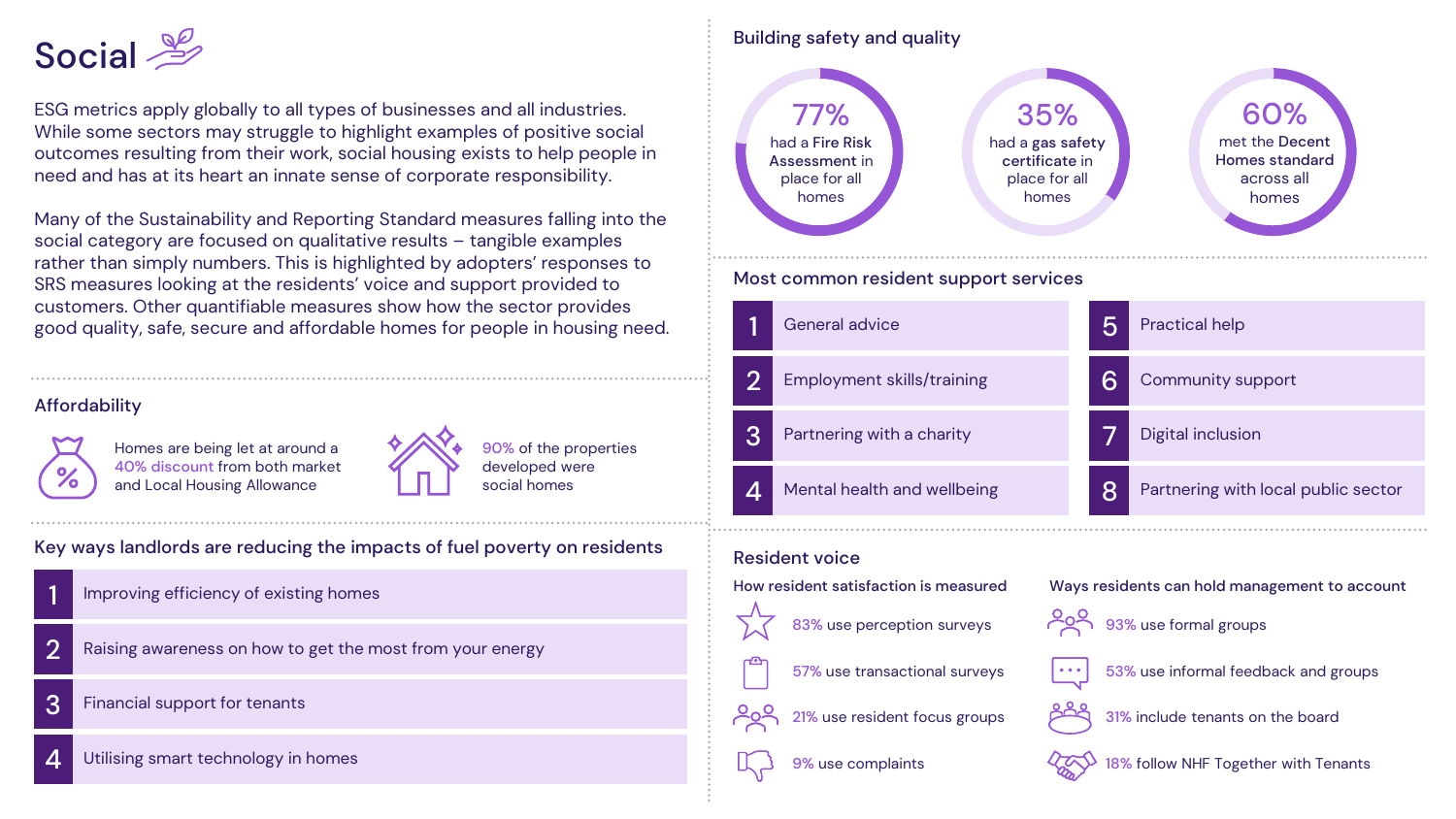

Around 60% of UK social housing is provided by housing associations operating outside the public sector retaining a strong not-for-profit ethos while running successful businesses. Regulatory bodies across each UK nation provide assurance through stringent governance requirements to safeguard taxpayers' interests and the reputation of social housing as a safe option with well-managed finances backed by robust regulation.

Governance in the Sustainability and Reporting Standard uses measures that demonstrate adopters' adherence to industry and regulatory standards as well as establishing some benchmarks to show how governing bodies demographically represent people who live in social housing.

#### Structure and governance

rating

98% achieved the top governance 72% achieved the top viability rating



83% of board members are nonexecutive members and 1 in 5 have no executive representation.



4 out of 5 have presented succession plans to the board in the past 2 years.



 $= 0$ 

years, on average. 95% of boards' audit committees 匾

Housing Cymru code.

have current members with relevant financial experience.

4 out of 5 landlords are using the NHF Code of Governance and most are either now compliant with the 2020 version or are transitioning from the 2015 code. Welsh landlords use the Community

Code of Governance

National Housing Federation's

Half conducted an independently run board effectiveness review in the past two years.

#### **Staffing**







84% reported data on the gender



median

Gender pay gap

pay gap at their organisation.

#### Board demographics

Board figures represent the median and tenant figures are taken from the 2019-20 English Housing Survey.



#### Board tenure





3.5 years is the average length current board members have been active.

26% of board and exec have turned over in the past 2 years – slightly higher than sector staff turnover over same period.

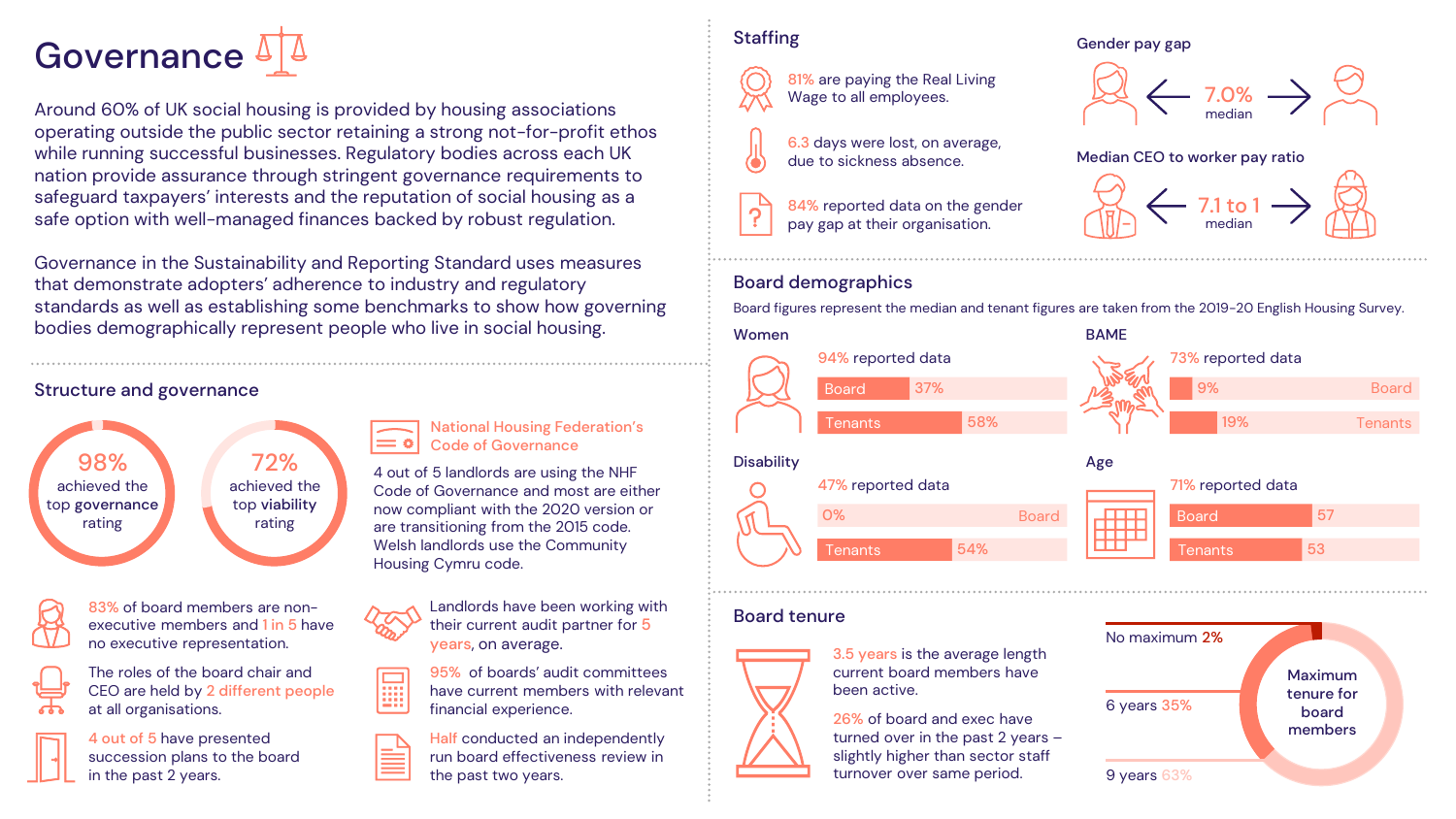## ESG benchmarking in 2022

- Built on the success of our proof-ofconcept analysis report
- We have devised ESG data collection for all Housemark members
- Integrated into our annual cost and performance data collection
- Reporting to appear alongside other benchmarking results
- Enables landlords to use comparative data when applying for funds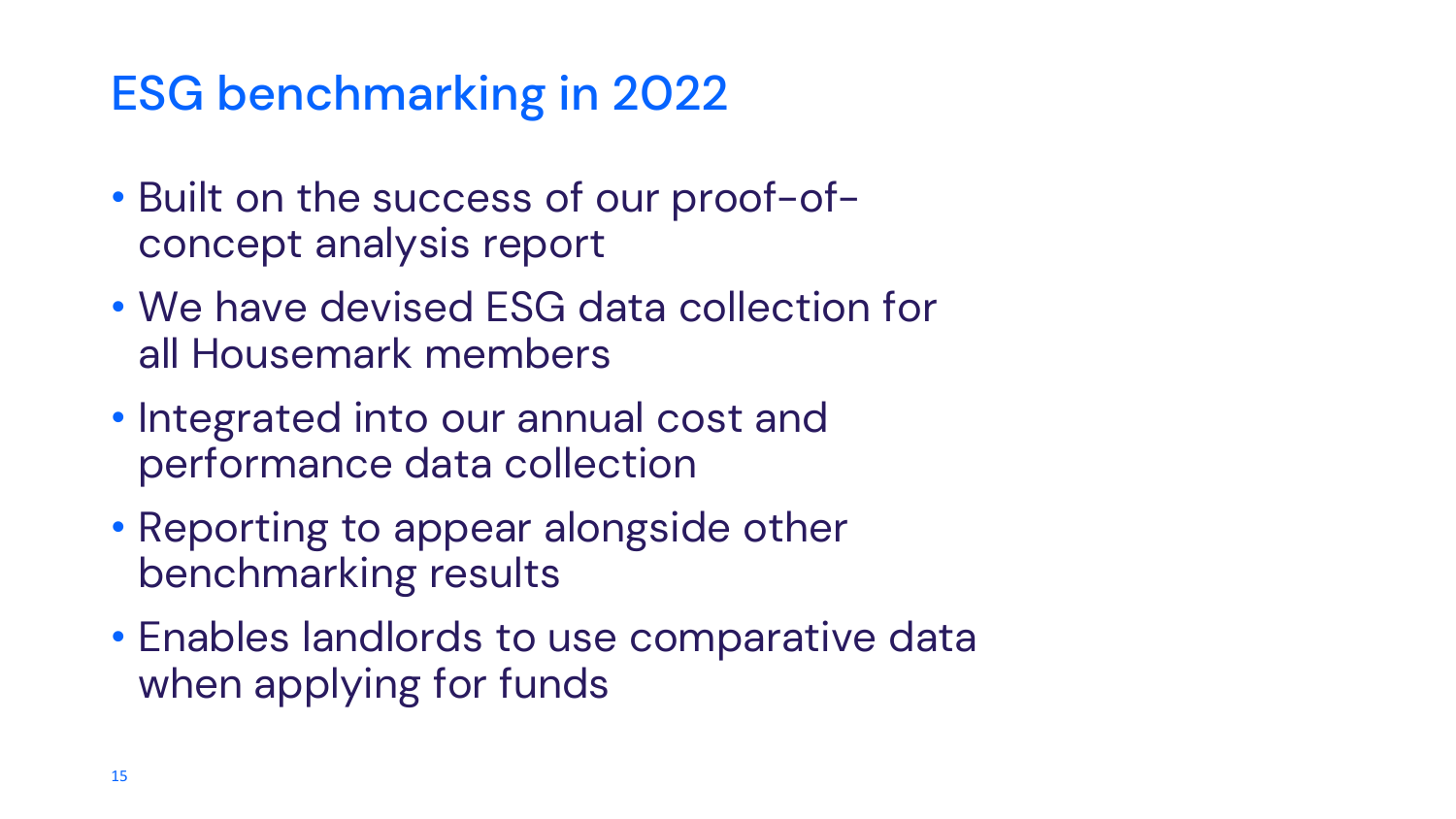### Any questions?

Data helpline 024 7647 2707 data@housemark.co.uk

John Wickenden, Research Manager john.wickenden@housemark.co.uk